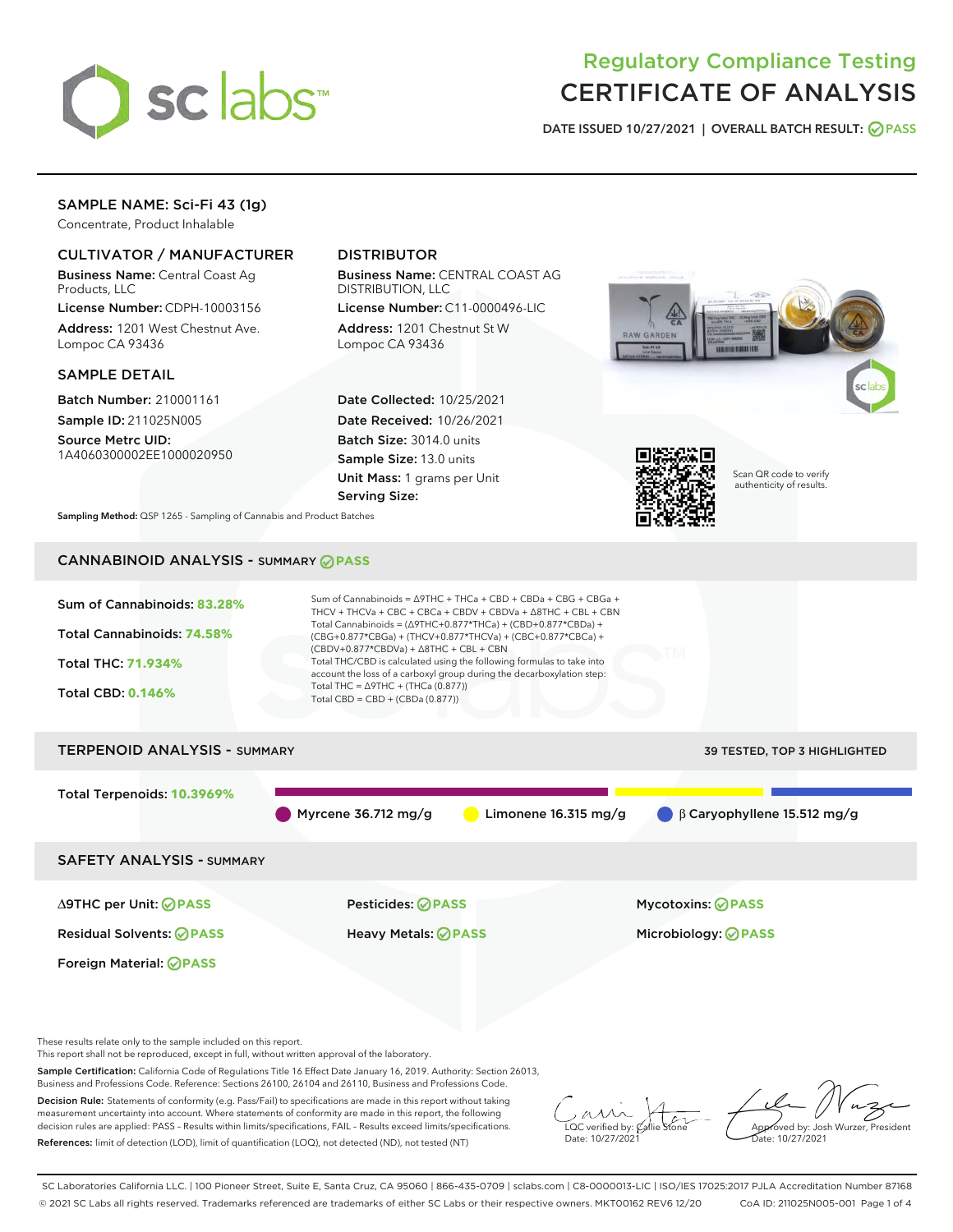



SCI-FI 43 (1G) | DATE ISSUED 10/27/2021 | OVERALL BATCH RESULT: 2 PASS

#### CANNABINOID TEST RESULTS - 10/26/2021 2 PASS

Tested by high-performance liquid chromatography with diode-array detection (HPLC-DAD). **Method:** QSP 1157 - Analysis of Cannabinoids by HPLC-DAD

#### TOTAL CANNABINOIDS: **74.58%**

Total Cannabinoids (Total THC) + (Total CBD) + (Total CBG) + (Total THCV) + (Total CBC) + (Total CBDV) + ∆8THC + CBL + CBN

TOTAL THC: **71.934%** Total THC (∆9THC+0.877\*THCa)

TOTAL CBD: **0.146%** Total CBD (CBD+0.877\*CBDa)

TOTAL CBG: 1.55% Total CBG (CBG+0.877\*CBGa)

TOTAL THCV: 0.274% Total THCV (THCV+0.877\*THCVa)

TOTAL CBC: 0.68% Total CBC (CBC+0.877\*CBCa)

TOTAL CBDV: ND Total CBDV (CBDV+0.877\*CBDVa)

| <b>COMPOUND</b>            | LOD/LOQ<br>(mg/g) | <b>MEASUREMENT</b><br><b>UNCERTAINTY</b><br>(mg/g) | <b>RESULT</b><br>(mg/g) | <b>RESULT</b><br>(%) |
|----------------------------|-------------------|----------------------------------------------------|-------------------------|----------------------|
| <b>THCa</b>                | 0.05/0.14         | ±17.535                                            | 682.30                  | 68.230               |
| <b>A9THC</b>               | 0.06 / 0.26       | ±4.161                                             | 120.96                  | 12.096               |
| <b>CBGa</b>                | 0.1/0.2           | ±0.70                                              | 13.5                    | 1.35                 |
| <b>CBCa</b>                | 0.07 / 0.28       | ±0.290                                             | 5.94                    | 0.594                |
| <b>CBG</b>                 | 0.06/0.19         | ±0.145                                             | 3.69                    | 0.369                |
| <b>THCVa</b>               | 0.07/0.20         | ±0.149                                             | 3.12                    | 0.312                |
| <b>CBDa</b>                | 0.02/0.19         | ±0.048                                             | 1.66                    | 0.166                |
| <b>CBC</b>                 | 0.2 / 0.5         | ±0.05                                              | 1.6                     | 0.16                 |
| A8THC                      | 0.1 / 0.4         | N/A                                                | <b>ND</b>               | <b>ND</b>            |
| <b>THCV</b>                | 0.1 / 0.2         | N/A                                                | <b>ND</b>               | <b>ND</b>            |
| <b>CBD</b>                 | 0.07/0.29         | N/A                                                | <b>ND</b>               | <b>ND</b>            |
| <b>CBDV</b>                | 0.04 / 0.15       | N/A                                                | <b>ND</b>               | <b>ND</b>            |
| <b>CBDVa</b>               | 0.03 / 0.53       | N/A                                                | <b>ND</b>               | <b>ND</b>            |
| <b>CBL</b>                 | 0.06 / 0.24       | N/A                                                | <b>ND</b>               | <b>ND</b>            |
| <b>CBN</b>                 | 0.1/0.3           | N/A                                                | <b>ND</b>               | <b>ND</b>            |
| <b>SUM OF CANNABINOIDS</b> |                   |                                                    | 832.8 mg/g              | 83.28%               |

#### **UNIT MASS: 1 grams per Unit**

| ∆9THC per Unit                        | 1120 per-package limit | 120.96 mg/unit | <b>PASS</b> |
|---------------------------------------|------------------------|----------------|-------------|
| <b>Total THC per Unit</b>             |                        | 719.34 mg/unit |             |
| <b>CBD</b> per Unit                   |                        | <b>ND</b>      |             |
| <b>Total CBD per Unit</b>             |                        | $1.46$ mg/unit |             |
| Sum of Cannabinoids<br>per Unit       |                        | 832.8 mg/unit  |             |
| <b>Total Cannabinoids</b><br>per Unit |                        | 745.8 mg/unit  |             |

#### TERPENOID TEST RESULTS - 10/27/2021

Terpene analysis utilizing gas chromatography-flame ionization detection (GC-FID). **Method:** QSP 1192 - Analysis of Terpenoids by GC-FID

| <b>COMPOUND</b>           | LOD/LOQ<br>(mg/g) | <b>MEASUREMENT</b><br><b>UNCERTAINTY</b><br>(mg/g) | <b>RESULT</b><br>(mg/g)                          | <b>RESULT</b><br>(%) |
|---------------------------|-------------------|----------------------------------------------------|--------------------------------------------------|----------------------|
| <b>Myrcene</b>            | 0.008 / 0.025     | ±0.4736                                            | 36.712                                           | 3.6712               |
| Limonene                  | 0.005 / 0.016     | ±0.2333                                            | 16.315                                           | 1.6315               |
| $\beta$ Caryophyllene     | 0.004 / 0.012     | ±0.5522                                            | 15.512                                           | 1.5512               |
| $\alpha$ Humulene         | 0.009 / 0.029     | ±0.1587                                            | 4.945                                            | 0.4945               |
| Linalool                  | 0.009 / 0.032     | ±0.1695                                            | 4.460                                            | 0.4460               |
| Ocimene                   | 0.011 / 0.038     | ±0.1295                                            | 4.035                                            | 0.4035               |
| Guaiol                    | 0.009 / 0.030     | ±0.1498                                            | 3.173                                            | 0.3173               |
| $\alpha$ Pinene           | 0.005 / 0.017     | ±0.0234                                            | 2.724                                            | 0.2724               |
| $\alpha$ Bisabolol        | 0.008 / 0.026     | ±0.1424                                            | 2.666                                            | 0.2666               |
| $\beta$ Pinene            | 0.004 / 0.014     | ±0.0294                                            | 2.556                                            | 0.2556               |
| Terpinolene               | 0.008 / 0.026     | ±0.0406                                            | 1.981                                            | 0.1981               |
| Valencene                 | 0.009 / 0.030     | ±0.1168                                            | 1.695                                            | 0.1695               |
| <b>Terpineol</b>          | 0.016 / 0.055     | ±0.0868                                            | 1.414                                            | 0.1414               |
| Fenchol                   | 0.010 / 0.034     | ±0.0544                                            | 1.405                                            | 0.1405               |
| trans- $\beta$ -Farnesene | 0.008 / 0.025     | ±0.0463                                            | 1.304                                            | 0.1304               |
| Nerolidol                 | 0.009 / 0.028     | ±0.0791                                            | 1.258                                            | 0.1258               |
| <b>Borneol</b>            | 0.005 / 0.016     | ±0.0176                                            | 0.418                                            | 0.0418               |
| Caryophyllene<br>Oxide    | 0.010 / 0.033     | ±0.0191                                            | 0.416                                            | 0.0416               |
| Camphene                  | 0.005 / 0.015     | ±0.0031                                            | 0.268                                            | 0.0268               |
| Citronellol               | 0.003 / 0.010     | ±0.0081                                            | 0.165                                            | 0.0165               |
| Fenchone                  | 0.009 / 0.028     | ±0.0048                                            | 0.164                                            | 0.0164               |
| Sabinene Hydrate          | 0.006 / 0.022     | ±0.0024                                            | 0.061                                            | 0.0061               |
| $\alpha$ Phellandrene     | 0.006 / 0.020     | ±0.0008                                            | 0.060                                            | 0.0060               |
| $\gamma$ Terpinene        | 0.006 / 0.018     | ±0.0010                                            | 0.060                                            | 0.0060               |
| $\alpha$ Terpinene        | 0.005 / 0.017     | ±0.0009                                            | 0.059                                            | 0.0059               |
| 3 Carene                  | 0.005 / 0.018     | ±0.0007                                            | 0.048                                            | 0.0048               |
| <b>Geranyl Acetate</b>    | 0.004 / 0.014     | ±0.0018                                            | 0.044                                            | 0.0044               |
| Nerol                     | 0.003 / 0.011     | ±0.0016                                            | 0.037                                            | 0.0037               |
| Sabinene                  | 0.004 / 0.014     | ±0.0002                                            | 0.014                                            | 0.0014               |
| p-Cymene                  | 0.005 / 0.016     | N/A                                                | <loq< th=""><th><loq< th=""></loq<></th></loq<>  | <loq< th=""></loq<>  |
| Camphor                   | 0.006 / 0.019     | N/A                                                | <loq< th=""><th><loq< th=""></loq<></th></loq<>  | <loq< th=""></loq<>  |
| Isoborneol                | 0.004 / 0.012     | N/A                                                | <loq< th=""><th><math>&lt;</math>LOQ</th></loq<> | $<$ LOQ              |
| Eucalyptol                | 0.006 / 0.018     | N/A                                                | <b>ND</b>                                        | <b>ND</b>            |
| (-)-Isopulegol            | 0.005 / 0.016     | N/A                                                | ND                                               | ND                   |
| Menthol                   | 0.008 / 0.025     | N/A                                                | ND                                               | ND                   |
| R-(+)-Pulegone            | 0.003 / 0.011     | N/A                                                | <b>ND</b>                                        | ND                   |
| Geraniol                  | 0.002 / 0.007     | N/A                                                | ND                                               | ND                   |
| $\alpha$ Cedrene          | 0.005 / 0.016     | N/A                                                | ND                                               | ND                   |
| Cedrol                    | 0.008 / 0.027     | N/A                                                | <b>ND</b>                                        | ND                   |
| <b>TOTAL TERPENOIDS</b>   |                   |                                                    | 103.969 mg/g                                     | 10.3969%             |

SC Laboratories California LLC. | 100 Pioneer Street, Suite E, Santa Cruz, CA 95060 | 866-435-0709 | sclabs.com | C8-0000013-LIC | ISO/IES 17025:2017 PJLA Accreditation Number 87168 © 2021 SC Labs all rights reserved. Trademarks referenced are trademarks of either SC Labs or their respective owners. MKT00162 REV6 12/20 CoA ID: 211025N005-001 Page 2 of 4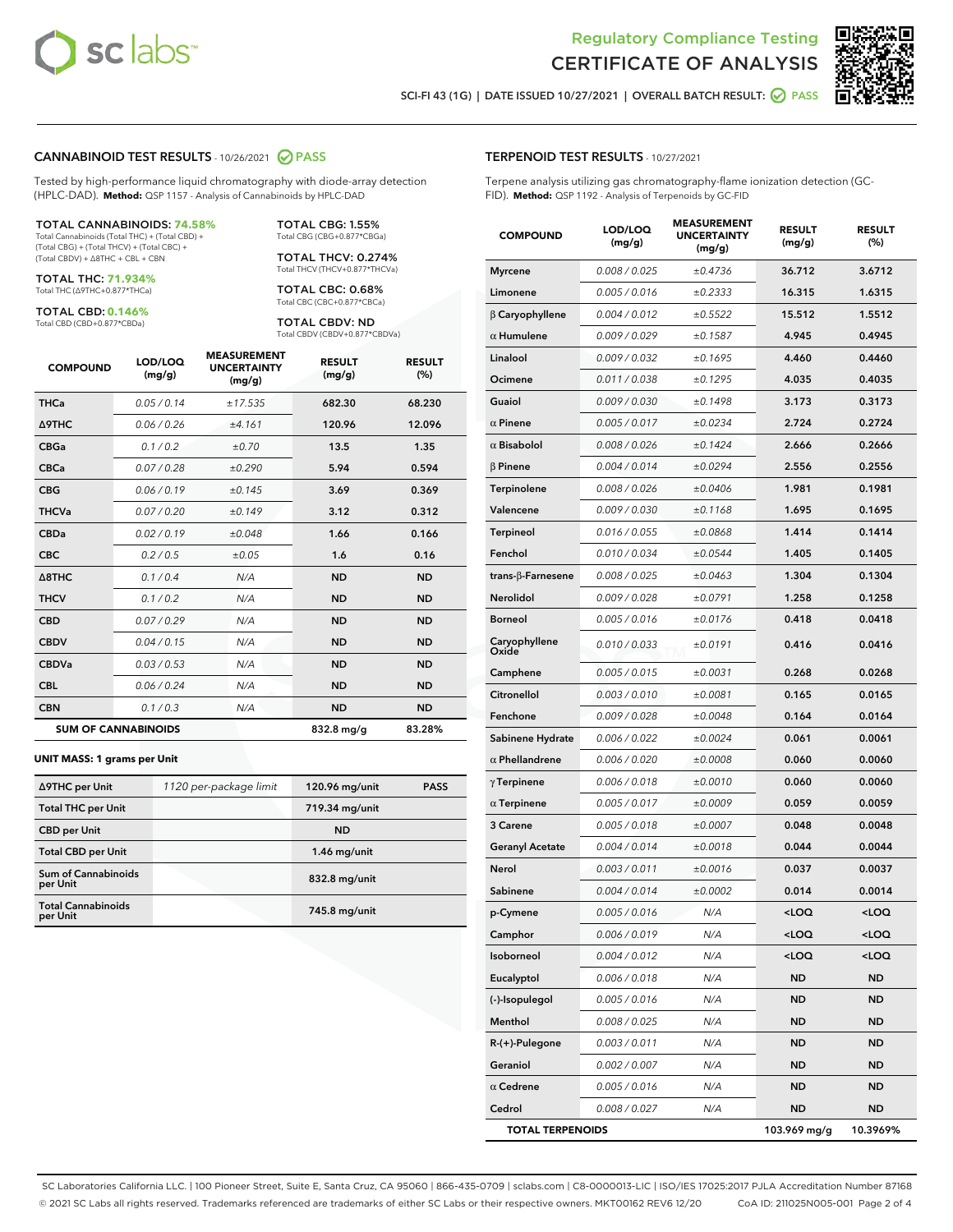



SCI-FI 43 (1G) | DATE ISSUED 10/27/2021 | OVERALL BATCH RESULT: O PASS

## CATEGORY 1 PESTICIDE TEST RESULTS - 10/27/2021 2 PASS

Pesticide and plant growth regulator analysis utilizing high-performance liquid chromatography-mass spectrometry (HPLC-MS) or gas chromatography-mass spectrometry (GC-MS). \*GC-MS utilized where indicated. **Method:** QSP 1212 - Analysis of Pesticides and Mycotoxins by LC-MS or QSP 1213 - Analysis of Pesticides by GC-MS

| <b>COMPOUND</b>             | LOD/LOQ<br>$(\mu g/g)$ | <b>ACTION</b><br><b>LIMIT</b><br>$(\mu q/q)$ | <b>MEASUREMENT</b><br><b>UNCERTAINTY</b><br>$(\mu g/g)$ | <b>RESULT</b><br>$(\mu g/g)$ | <b>RESULT</b> |
|-----------------------------|------------------------|----------------------------------------------|---------------------------------------------------------|------------------------------|---------------|
| Aldicarb                    | 0.03/0.08              | $\ge$ LOD                                    | N/A                                                     | <b>ND</b>                    | <b>PASS</b>   |
| Carbofuran                  | 0.02 / 0.05            | $\ge$ LOD                                    | N/A                                                     | <b>ND</b>                    | <b>PASS</b>   |
| Chlordane*                  | 0.03 / 0.08            | $\ge$ LOD                                    | N/A                                                     | <b>ND</b>                    | <b>PASS</b>   |
| Chlorfenapyr*               | 0.03/0.10              | $\ge$ LOD                                    | N/A                                                     | <b>ND</b>                    | <b>PASS</b>   |
| Chlorpyrifos                | 0.02 / 0.06            | $\ge$ LOD                                    | N/A                                                     | <b>ND</b>                    | <b>PASS</b>   |
| Coumaphos                   | 0.02 / 0.07            | $\ge$ LOD                                    | N/A                                                     | <b>ND</b>                    | <b>PASS</b>   |
| Daminozide                  | 0.02 / 0.07            | $\ge$ LOD                                    | N/A                                                     | <b>ND</b>                    | <b>PASS</b>   |
| <b>DDVP</b><br>(Dichlorvos) | 0.03/0.09              | $\ge$ LOD                                    | N/A                                                     | <b>ND</b>                    | <b>PASS</b>   |
| Dimethoate                  | 0.03 / 0.08            | $\ge$ LOD                                    | N/A                                                     | <b>ND</b>                    | <b>PASS</b>   |
| Ethoprop(hos)               | 0.03/0.10              | $\ge$ LOD                                    | N/A                                                     | <b>ND</b>                    | <b>PASS</b>   |
| Etofenprox                  | 0.02/0.06              | $>$ LOD                                      | N/A                                                     | <b>ND</b>                    | <b>PASS</b>   |
| Fenoxycarb                  | 0.03 / 0.08            | $\ge$ LOD                                    | N/A                                                     | <b>ND</b>                    | <b>PASS</b>   |
| Fipronil                    | 0.03/0.08              | $>$ LOD                                      | N/A                                                     | <b>ND</b>                    | <b>PASS</b>   |
| Imazalil                    | 0.02 / 0.06            | $\ge$ LOD                                    | N/A                                                     | <b>ND</b>                    | <b>PASS</b>   |
| Methiocarb                  | 0.02 / 0.07            | $\ge$ LOD                                    | N/A                                                     | <b>ND</b>                    | <b>PASS</b>   |
| Methyl<br>parathion         | 0.03/0.10              | $>$ LOD                                      | N/A                                                     | <b>ND</b>                    | <b>PASS</b>   |
| <b>Mevinphos</b>            | 0.03/0.09              | $>$ LOD                                      | N/A                                                     | <b>ND</b>                    | <b>PASS</b>   |
| Paclobutrazol               | 0.02 / 0.05            | $>$ LOD                                      | N/A                                                     | <b>ND</b>                    | <b>PASS</b>   |
| Propoxur                    | 0.03/0.09              | $\ge$ LOD                                    | N/A                                                     | <b>ND</b>                    | <b>PASS</b>   |
| Spiroxamine                 | 0.03 / 0.08            | $\ge$ LOD                                    | N/A                                                     | <b>ND</b>                    | <b>PASS</b>   |
| Thiacloprid                 | 0.03/0.10              | $\ge$ LOD                                    | N/A                                                     | <b>ND</b>                    | <b>PASS</b>   |

#### CATEGORY 2 PESTICIDE TEST RESULTS - 10/27/2021 @ PASS

| <b>COMPOUND</b>          | LOD/LOO<br>$(\mu g/g)$ | <b>ACTION</b><br>LIMIT<br>$(\mu g/g)$ | <b>MEASUREMENT</b><br><b>UNCERTAINTY</b><br>$(\mu g/g)$ | <b>RESULT</b><br>$(\mu g/g)$ | <b>RESULT</b> |  |
|--------------------------|------------------------|---------------------------------------|---------------------------------------------------------|------------------------------|---------------|--|
| Abamectin                | 0.03/0.10              | 0.1                                   | N/A                                                     | <b>ND</b>                    | <b>PASS</b>   |  |
| Acephate                 | 0.02/0.07              | 0.1                                   | N/A                                                     | <b>ND</b>                    | <b>PASS</b>   |  |
| Acequinocyl              | 0.02/0.07              | 0.1                                   | N/A                                                     | <b>ND</b>                    | <b>PASS</b>   |  |
| Acetamiprid              | 0.02 / 0.05            | 0.1                                   | N/A                                                     | <b>ND</b>                    | <b>PASS</b>   |  |
| Azoxystrobin             | 0.02/0.07              | 0.1                                   | N/A                                                     | <b>ND</b>                    | <b>PASS</b>   |  |
| <b>Bifenazate</b>        | 0.01 / 0.04            | 0.1                                   | N/A                                                     | <b>ND</b>                    | <b>PASS</b>   |  |
| <b>Bifenthrin</b>        | 0.02 / 0.05            | 3                                     | N/A                                                     | <b>ND</b>                    | <b>PASS</b>   |  |
| <b>Boscalid</b>          | 0.03/0.09              | 0.1                                   | N/A                                                     | <b>ND</b>                    | <b>PASS</b>   |  |
| Captan                   | 0.19/0.57              | 0.7                                   | N/A                                                     | <b>ND</b>                    | <b>PASS</b>   |  |
| Carbaryl                 | 0.02/0.06              | 0.5                                   | N/A                                                     | <b>ND</b>                    | <b>PASS</b>   |  |
| Chlorantranilip-<br>role | 0.04/0.12              | 10                                    | N/A                                                     | <b>ND</b>                    | <b>PASS</b>   |  |
| Clofentezine             | 0.03/0.09              | 0.1                                   | N/A                                                     | <b>ND</b>                    | <b>PASS</b>   |  |

### CATEGORY 2 PESTICIDE TEST RESULTS - 10/27/2021 continued

| <b>COMPOUND</b>               | LOD/LOQ<br>(µg/g) | <b>ACTION</b><br>LIMIT<br>$(\mu g/g)$ | <b>MEASUREMENT</b><br><b>UNCERTAINTY</b><br>(µg/g) | <b>RESULT</b><br>(µg/g) | <b>RESULT</b> |
|-------------------------------|-------------------|---------------------------------------|----------------------------------------------------|-------------------------|---------------|
| Cyfluthrin                    | 0.12 / 0.38       | 2                                     | N/A                                                | ND                      | <b>PASS</b>   |
| Cypermethrin                  | 0.11 / 0.32       | 1                                     | N/A                                                | ND                      | PASS          |
| Diazinon                      | 0.02 / 0.05       | 0.1                                   | N/A                                                | ND                      | PASS          |
| Dimethomorph                  | 0.03 / 0.09       | $\overline{c}$                        | N/A                                                | <b>ND</b>               | <b>PASS</b>   |
| Etoxazole                     | 0.02 / 0.06       | 0.1                                   | N/A                                                | ND                      | <b>PASS</b>   |
| Fenhexamid                    | 0.03 / 0.09       | 0.1                                   | N/A                                                | ND                      | <b>PASS</b>   |
| Fenpyroximate                 | 0.02 / 0.06       | 0.1                                   | N/A                                                | <b>ND</b>               | <b>PASS</b>   |
| Flonicamid                    | 0.03 / 0.10       | 0.1                                   | N/A                                                | <b>ND</b>               | <b>PASS</b>   |
| Fludioxonil                   | 0.03 / 0.10       | 0.1                                   | N/A                                                | <b>ND</b>               | <b>PASS</b>   |
| Hexythiazox                   | 0.02 / 0.07       | 0.1                                   | N/A                                                | <b>ND</b>               | PASS          |
| Imidacloprid                  | 0.04 / 0.11       | 5                                     | N/A                                                | <b>ND</b>               | <b>PASS</b>   |
| Kresoxim-methyl               | 0.02 / 0.07       | 0.1                                   | N/A                                                | ND                      | <b>PASS</b>   |
| Malathion                     | 0.03 / 0.09       | 0.5                                   | N/A                                                | <b>ND</b>               | <b>PASS</b>   |
| Metalaxyl                     | 0.02 / 0.07       | $\overline{c}$                        | N/A                                                | <b>ND</b>               | <b>PASS</b>   |
| Methomyl                      | 0.03 / 0.10       | 1                                     | N/A                                                | ND                      | <b>PASS</b>   |
| Myclobutanil                  | 0.03/0.09         | 0.1                                   | N/A                                                | <b>ND</b>               | <b>PASS</b>   |
| Naled                         | 0.02 / 0.07       | 0.1                                   | N/A                                                | ND                      | <b>PASS</b>   |
| Oxamyl                        | 0.04 / 0.11       | 0.5                                   | N/A                                                | ND                      | <b>PASS</b>   |
| Pentachloronitro-<br>benzene* | 0.03 / 0.09       | 0.1                                   | N/A                                                | ND                      | <b>PASS</b>   |
| Permethrin                    | 0.04/0.12         | 0.5                                   | N/A                                                | <b>ND</b>               | <b>PASS</b>   |
| Phosmet                       | 0.03 / 0.10       | 0.1                                   | N/A                                                | ND                      | PASS          |
| Piperonylbu-<br>toxide        | 0.02 / 0.07       | 3                                     | N/A                                                | <b>ND</b>               | <b>PASS</b>   |
| Prallethrin                   | 0.03 / 0.08       | 0.1                                   | N/A                                                | <b>ND</b>               | <b>PASS</b>   |
| Propiconazole                 | 0.02 / 0.07       | 0.1                                   | N/A                                                | ND                      | <b>PASS</b>   |
| Pyrethrins                    | 0.04 / 0.12       | 0.5                                   | N/A                                                | ND                      | PASS          |
| Pyridaben                     | 0.02 / 0.07       | 0.1                                   | N/A                                                | <b>ND</b>               | <b>PASS</b>   |
| Spinetoram                    | 0.02 / 0.07       | 0.1                                   | N/A                                                | ND                      | <b>PASS</b>   |
| Spinosad                      | 0.02 / 0.07       | 0.1                                   | N/A                                                | ND                      | PASS          |
| Spiromesifen                  | 0.02 / 0.05       | 0.1                                   | N/A                                                | <b>ND</b>               | <b>PASS</b>   |
| Spirotetramat                 | 0.02 / 0.06       | 0.1                                   | N/A                                                | ND                      | <b>PASS</b>   |
| Tebuconazole                  | 0.02 / 0.07       | 0.1                                   | N/A                                                | ND                      | <b>PASS</b>   |
| Thiamethoxam                  | 0.03 / 0.10       | 5                                     | N/A                                                | <b>ND</b>               | <b>PASS</b>   |
| Trifloxystrobin               | 0.03 / 0.08       | 0.1                                   | N/A                                                | <b>ND</b>               | <b>PASS</b>   |

SC Laboratories California LLC. | 100 Pioneer Street, Suite E, Santa Cruz, CA 95060 | 866-435-0709 | sclabs.com | C8-0000013-LIC | ISO/IES 17025:2017 PJLA Accreditation Number 87168 © 2021 SC Labs all rights reserved. Trademarks referenced are trademarks of either SC Labs or their respective owners. MKT00162 REV6 12/20 CoA ID: 211025N005-001 Page 3 of 4